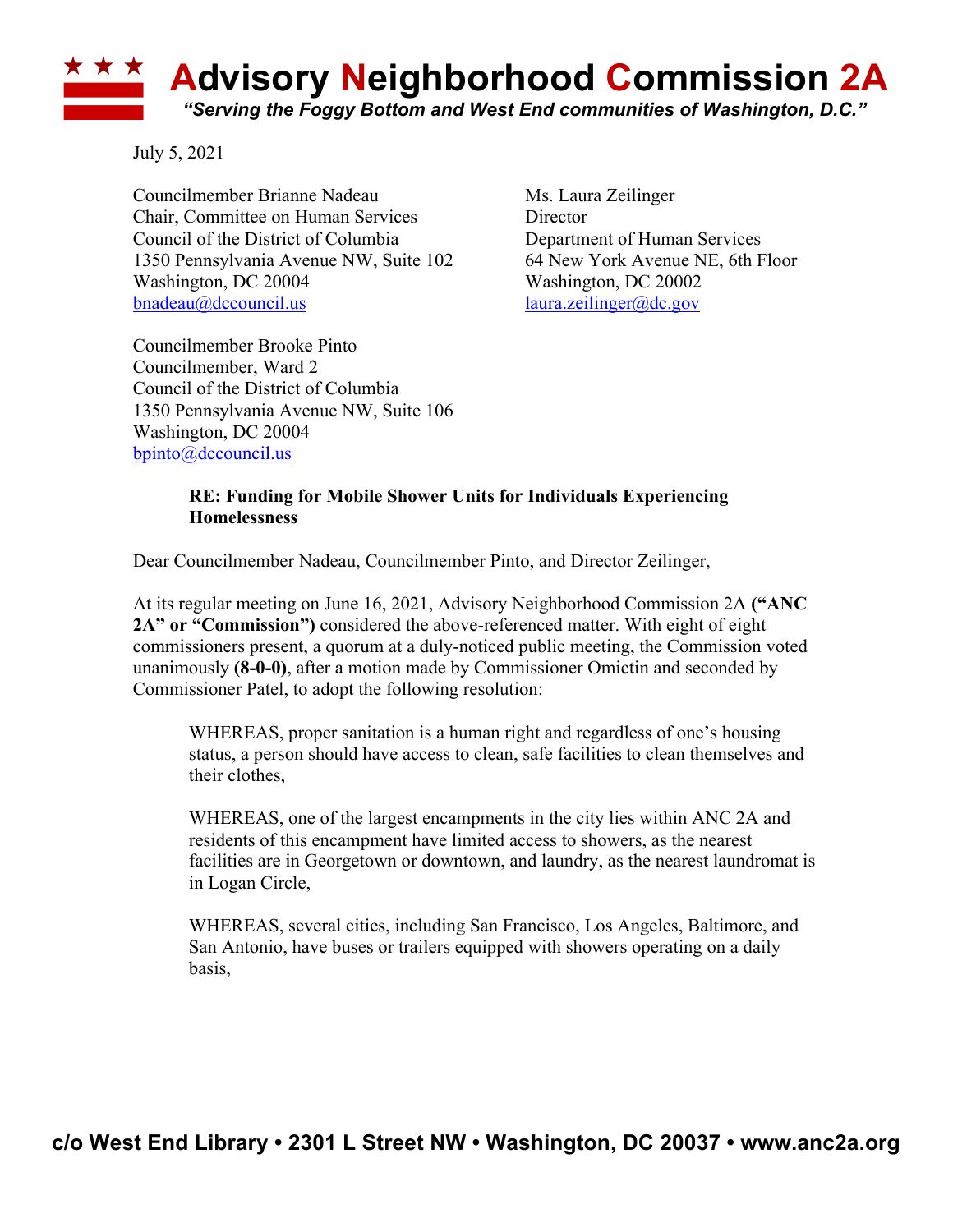## **\* \* \* Advisory Neighborhood Commission 2A** *"Serving the Foggy Bottom and West End communities of Washington, D.C."*

WHEREAS, in many of these cities, nonprofit organizations have built, managed, and staffed the facilities themselves, with city support for utility hookups, parking permits, and synergy with homeless services<sup>1</sup>,

WHEREAS, in San Antonio, Councilmembers used their own discretionary project funds to purchase a shower trailer for \$60,000 and monthly costs associated with staffing and maintenance were absorbed by the city executive,

WHEREAS, Generosity Shower, the service provider operating shower buses in Baltimore, employs unhoused individuals to maintain and manage their facilities<sup>2</sup>,

WHEREAS, in Portland, Harbor of Hope, the nonprofit shower bus operator, converted two buses to shower and laundry buses respectively, with two showers, a dog wash, a sink, four washers and dryers, and two chairs for haircuts at a total cost of \$400,000<sup>3</sup>,

WHEREAS, Los Angeles County released a request for proposal (RFP) for mobile shower facilities in 2019 with  $$750,000$  in allocated annual funding<sup>4</sup>, and

WHEREAS, in every major city where a mobile service providing showers operates, the service has become an invaluable asset to cities' strategies to fight homelessness.

THEREFORE, BE IT RESOLVED that ANC 2A calls upon the DC Council to allocate at least \$400,000 to the Department of Human Services (DHS) to fund a pilot program, in the form of a public-private partnership, to bring trucks or trailers equipped with showers and laundry services to DC.

BE IT FURTHER RESOLVED that ANC 2A urges DHS to incorporate shower and laundry buses into their outreach to unsheltered unhoused persons, using the buses to bring unserved individuals in contact with DHS supportive services and affiliates.

BE IT FURTHER RESOLVED that ANC 2A requests that service providers and unhoused individuals be engaged in the co-creation of the RFP for this service.

Commissioners Yannik Omictin (2A01@anc.dc.gov) and Jeri Epstein (2A06@anc.dc.gov) are the Commission's representatives in this matter.

<sup>&</sup>lt;sup>1</sup> Williams-Redley, Dee and Kelly Wallace. "Referral Response: Lava Mae Mobile Shower and Hygiene Services." *City of Berkeley Office of the City Manager*. 10 September 2019.

<sup>2</sup> https://generosityglobal.org/generosity-shower/

<sup>3</sup> https://www.koin.com/local/multnomah-county/harbor-of-hope-unveils-mobile-shower-laundry-trucks/

<sup>4</sup> https://www.lahsa.org/documents?id=4280-2019-mobile-showers-program-re-release-march-2020-.pdf